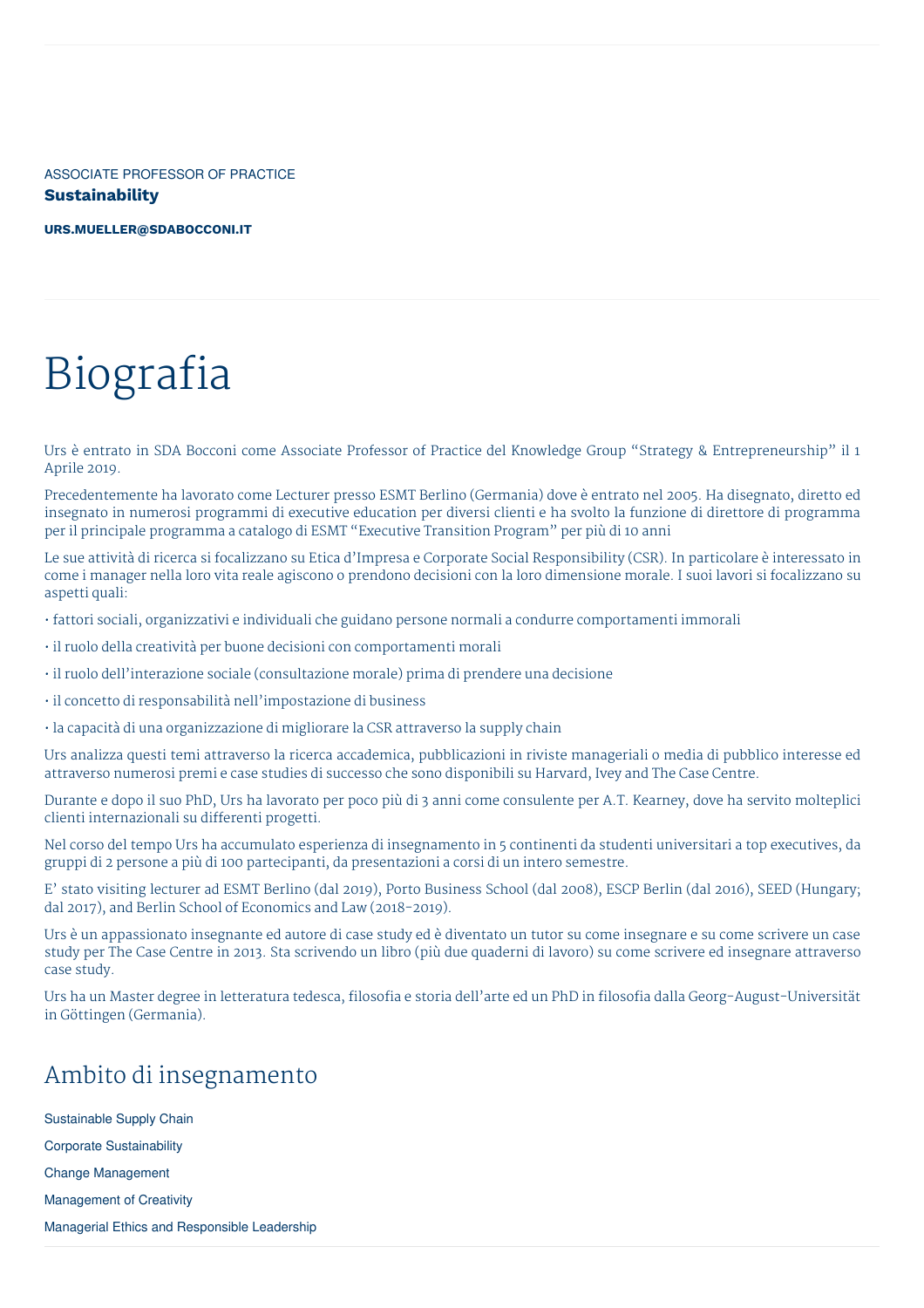### ARTICOLI SU RIVISTA SCIENTIFICA

MUELLER U. P., HABEL J., STIERL M. **Exerting Pressure or Leveraging Power: The conventional and extended chain of CSR Enforcement in B2B Supply Chains** Journal of Public Policy and Marketing, Autunno, 2017, vol.36, no. 2, pp.331-347 MUELLER U. P., SCHAEFER U.

**The Dirty Dozen: how unethical behaviour creeps into your organisation** The European Business Review, Luglio, 2016, pp.37-41

### MONOGRAFIE O TRATTATI SCIENTIFICI

#### MUELLER U. P.

**Feldkontakte, Kulturtransfer, kulturelle Teilhabe: Winckelmanns Beitrag zur Etablierung des deutschen intellektuellen Felds durch den Transfer der Querelle des anciens et des modernes**

Leipziger Universitätsverlag, Germany, , 2005

### CONTRIBUTI IN VOLUME, CAPITOLI O SAGGI SCIENTIFICI

### MUELLER U. P., KUPP M.

**Combining Case Teaching and Case Writing Creatively** in *Case Studies as a Teaching Tool in Management Education*

Dominika Latusek (a cura di), IGI Global, pp.121-140, 2016

#### MUELLER U. P., PANDIT S.

**Vodafone in Egypt: National crises and their implications for multinational corporations** in *International management: Managing across borders and cultures, text and cases* Helen Deresky (a cura di), Prentice Hall, 2016

#### MUELLER U. P., ETZOLD V.

**Minimal change can be best option: Why Berlin snack bar resisted change, (reprint of "Case study: Minimal change can be best." Financial Times. April 30, 2012)** in *Managing Change, 6th ed.* Bernard Burnes (a cura di), Pearson, 2014

### CASI PUBBLICATI IN COLLANE INTERNAZIONALI

### SCHAEFER U., MUELLER U. P.

**How Unethical Behavior Creeps into an Organization: Fake Accounts at Wells Fargo** 2021, The Case Centre, Gran Bretagna

#### MUELLER U. P.

**Magellan versus Quesada: To Mutiny or Not to Mutiny** 2019, The Case Centre, Gran Bretagna

# MUELLER U. P.

**Corruption in Russia: IKEA's Expansion to the East (A)**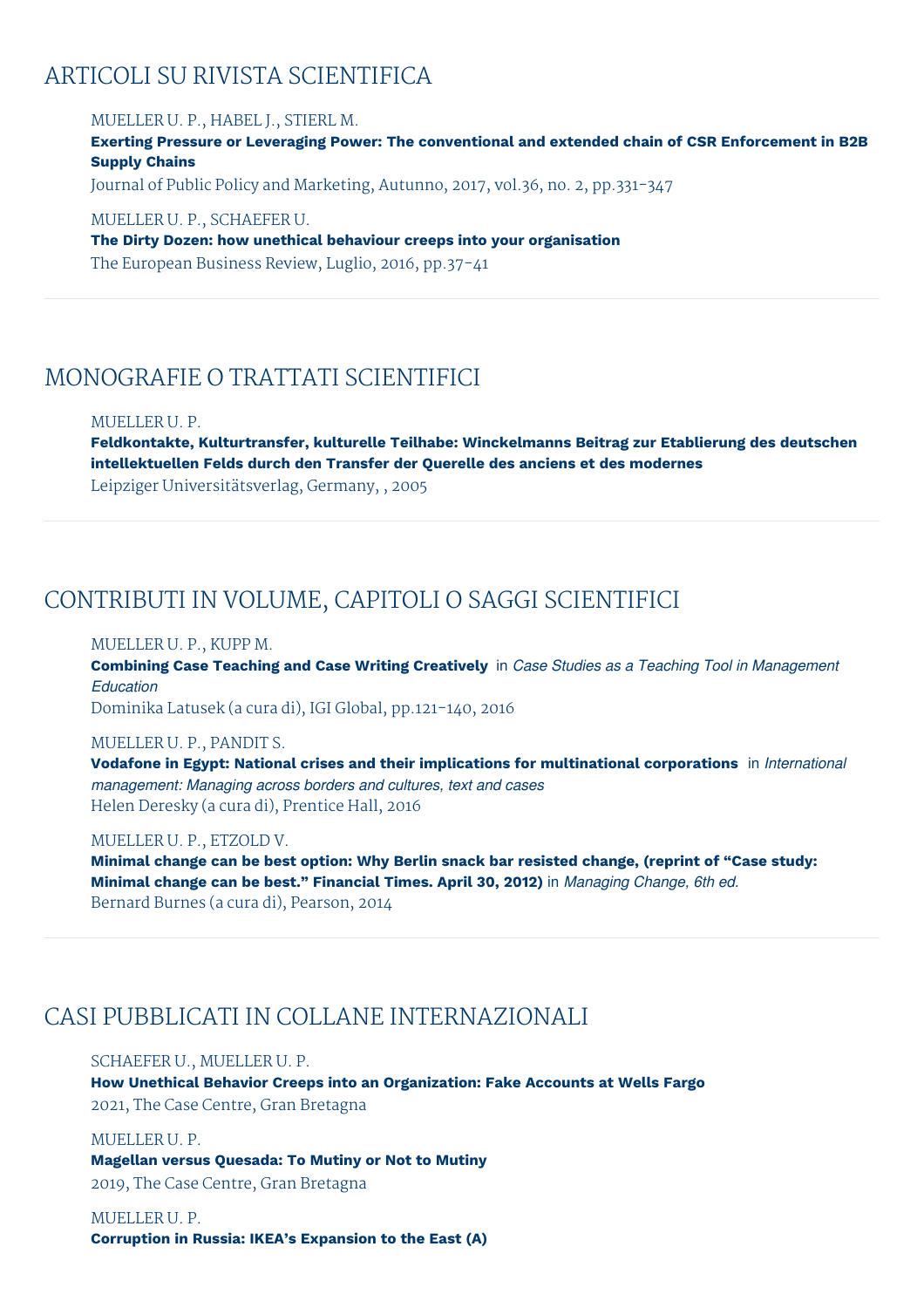#### 2016, The Case Centre, Gran Bretagna

MUELLER U. P. **Corruption in Russia: IKEA's Expansion to the East (B)** 2016, The Case Centre, Gran Bretagna

MUELLER U. P. **Corruption in Russia: IKEA's Expansion to the East (C)** 2016, The Case Centre, Gran Bretagna

MUELLER U. P. **Corruption in Russia: IKEA's Expansion to the East (D)** 2016, The Case Centre, Gran Bretagna

MUELLER U. P., BIDAULT F. **Dealing with Low-cost Competition in the Airline Industry (A): The Case of Lufthansa** 2015, The Case Centre, Gran Bretagna

#### MUELLER U. P., BIDAULT F.

**Dealing with Low-cost Competition in the Airline Industry (B): The Foundation of Germanwings** 2015, The Case Centre, Gran Bretagna

#### MUELLER U. P., BIDAULT F.

**Dealing with Low-cost Competition in the Airline Industry (C): Germanwings' Repositioning** 2015, The Case Centre, Gran Bretagna

MUELLER U. P., SCHAEFER U. **Deutsche Bahn AG: The heartless train conductor** 2015, The Case Centre, Gran Bretagna

MUELLER U. P., HABEL J. **ESMT's Pitch to EAD Systems (A)** 2015, The Case Centre, Gran Bretagna

MUELLER U. P., HABEL J. **ESMT's Pitch to EAD Systems (B)** 2015, The Case Centre, Gran Bretagna

MUELLER U. P. **Norman Nicholls at Seattle Management Consultants** 2011, The Case Centre, Gran Bretagna

### Grants & Premi

Top 50 Bestselling Case Authors - The Case Centre , 2021

Outstanding Case Teacher 2020 - The Case Centre , 2020

The Case Centre Case Award 2014 in the Case writing competition 'Hot Topic': Crisis as Opportunity for "Vodafone in Egypt: National crises and their implications for multi-national corporations" - The Case Centre , 2014

The Case Centre Case Award 2014 in the Category Human Resource Management / Organizational Behaviour for "Anna Frisch at Aesch AG: Initiating lateral change" - The Case Centre , 2014

ecch Case Award 2013 in the Case writing competition 'Hot Topic': The Business of Sports for "Defining the purpose for Borussia Dortmund GmbH & Co. KGaA" - ECCH - European Case Clearing House [Now The Case Centre] , 2013